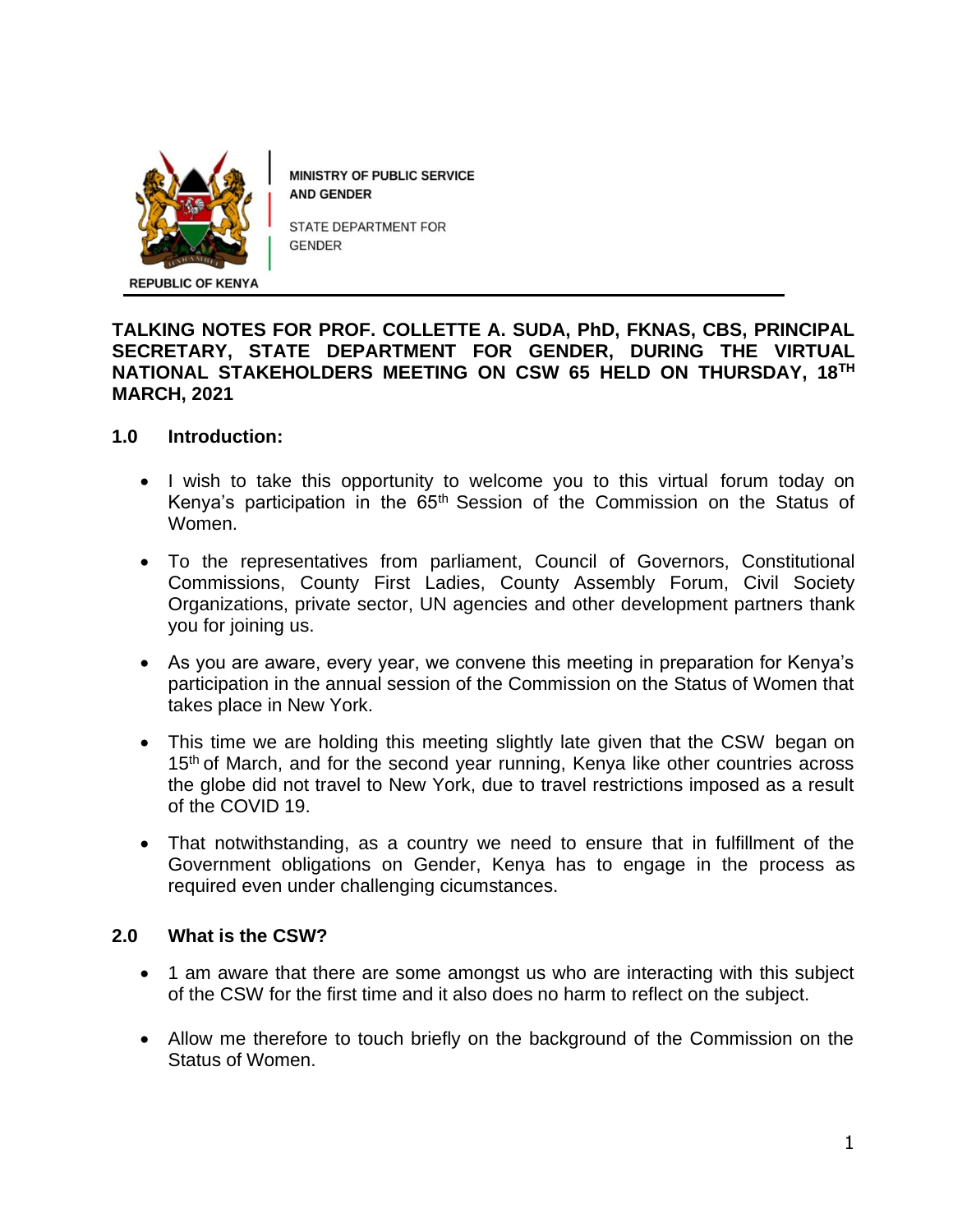- The CSW is a functional Commission of the United Nations Economic and Social Council (ECOSOC). It has been in existence since 1947 as the global policy making body dedicated exclusively to gender equality and advancement of women.
- Since inception, the Commission has been instrumental in setting global standards and formulating conventions, change discriminatory legislation and create greater global awareness on gender issues.
- Examples of major conventions drafted by the Commission include:
	- **1953 [Convention](http://treaties.un.org/Pages/ViewDetails.aspx?src=TREATY&mtdsg_no=XVI-1&chapter=16&lang=en) on the Political Rights of Women**
	- **1957 [Convention](http://treaties.un.org/Pages/ViewDetailsIII.aspx?&src=TREATY&mtdsg_no=XVI~2&chapter=16&Temp=mtdsg3&lang=en) on the Nationality of Married Women,** and
	- **1962 [Convention on Consent to Marriage, Minimum Age for Marriage](http://treaties.un.org/Pages/ViewDetails.aspx?src=TREATY&mtdsg_no=XVI-3&chapter=16&lang=en) and [Registration](http://treaties.un.org/Pages/ViewDetails.aspx?src=TREATY&mtdsg_no=XVI-3&chapter=16&lang=en) of Marriages.**
	- The Commission also contributed to the work of UN offices, such as the International Labour Organization's 1951 [Convention](http://www.ilo.org/declaration/info/factsheets/WCMS_DECL_FS_84_EN/lang--en/index.htm) on Equal [Remuneration for Men and Women Workers for Work of Equal Value,](http://www.ilo.org/declaration/info/factsheets/WCMS_DECL_FS_84_EN/lang--en/index.htm) which enshrined the **principle of equal pay for equal work.**
	- The commission is also credited for drafting the legally binding **[Convention](http://www2.ohchr.org/english/law/cedaw.htm) [on the Elimination of All Forms of Discrimination against Women](http://www2.ohchr.org/english/law/cedaw.htm) CEDAW)** that consolidates standards on women's rights.
	- The Commission has also convened World Conferences on Women which brought forth land mark documents that have largely contributed to the advancement of gender equality and empowerment of women and girls.
- During the Commission's annual two-week session, representatives of UN Member States, civil society organizations and UN entities gather at UN headquarters in New York;
- Delegates discuss progress and gaps in the implementation of the 1995 Beijing Declaration and Platform for Action which is the key global policy document on gender equality, as well as emerging issues that affect gender equality and the empowerment of women.

#### **3.0 The 65th Session of the CSW**

- The 65<sup>th</sup> Session takes place from 15<sup>th</sup> 26<sup>th</sup> March, 2021. Due to the COVID 19, we are localizing the event under the banner **"Bringing CSW Home"** and information pertaining to our engagement will be shared at this meeting.
- The priority theme of the 65th Session is**: Women's full and effective participation and decision-making in public life, as well as the elimination of violence, for achieving gender equality and the empowerment of all women and girls.** The review theme is **: Women's empowerment and the link to sustainable development** [\(agreed conclusions](https://www.unwomen.org/en/csw/outcomes#60) of the sixtieth session).